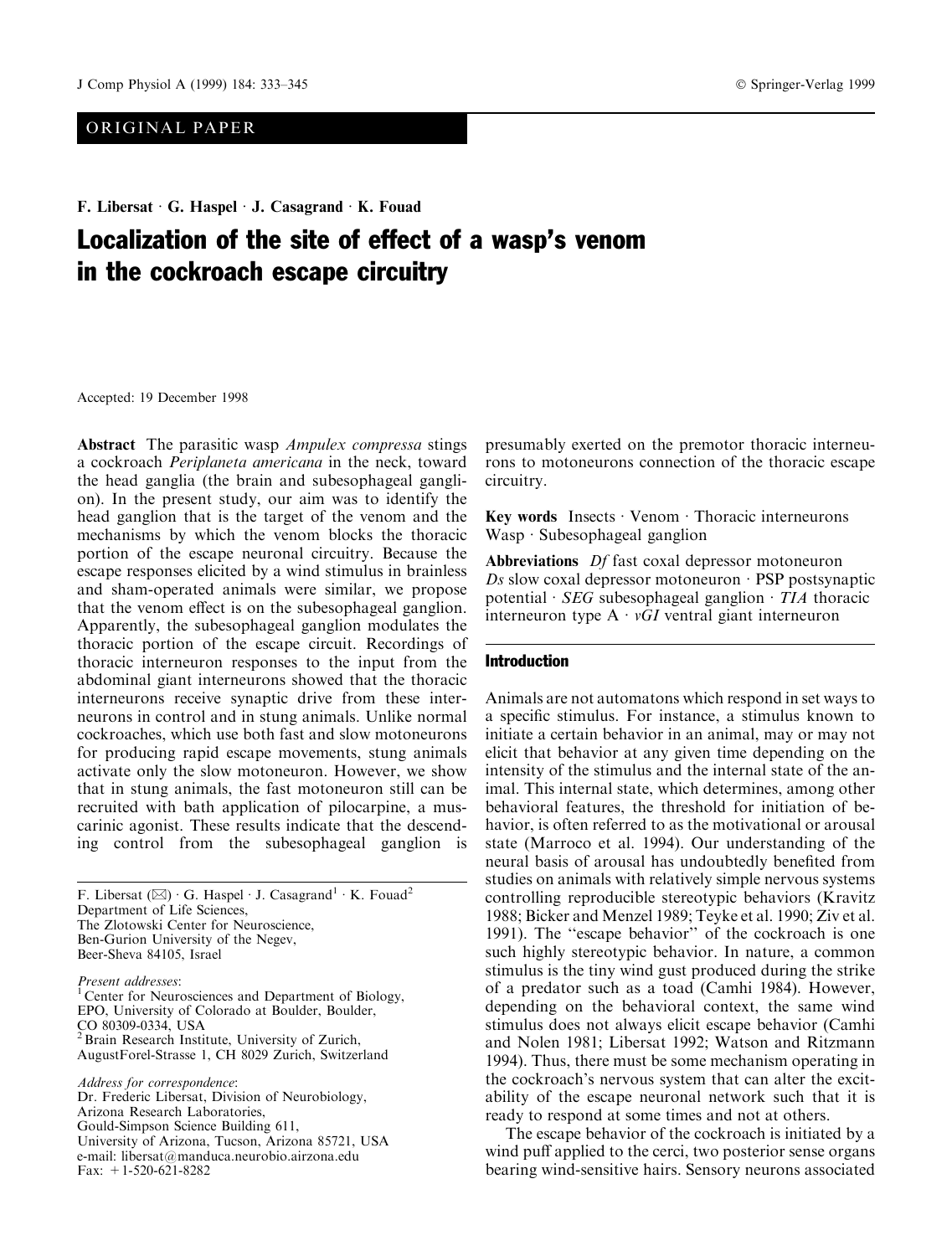with these hairs monosynaptically excite two groups of giant interneurons in the last abdominal ganglion. The ventral giant interneurons (vGIs) control the initiation of rapid escape movements when the animal is on the ground (Camhi 1984; Comer and Dowd 1993; Ritzmann 1993). The giant interneurons send their axonal projections to the locomotory centers in the three thoracic ganglia where they activate, via pluri-segmental and local interneurons, a pool of motoneurons involved in producing the escape leg movements (Ritzmann and Pollack 1986; Ritzmann 1993; Liebenthal et al. 1994).

The parasitic wasp Ampulex compressa hunts cockroaches as a live food supply for her larvae (Williams 1942). In contrast to the venom of most arthropods, the venom of A. compressa is injected into the cockroach's prothoracic ganglion and then into the head (Piek et al. 1989; Fouad et al. 1994). The sting does not block the neuromuscular transmission and hence, the cockroach prey is not paralysed (Fouad et al. 1996). Instead, this venom has a dramatic and unique effect on the cockroach locomotory behaviors (Piek et al. 1989; Fouad et al. 1994): the cockroach can still walk, but does not show an escape response to tactile or wind stimuli. The long lasting changes in the cockroach inability to initiate an escape response occur only when the venom is injected into the head but not when injected only into the thorax (Piek et al. 1989; Fouad et al. 1994). It has been shown that in insects, input from the head ganglia  $-$  the supraesophageal ganglion (brain) and the subesophageal ganglion  $(SEG)$  – appears to be necessary for the expression of the various motor patterns including the escape behavior (Huber 1965; Kien and Altman 1992). Irrespective of where the venom is injected, it could affect a local circuit in the SEG or a distributed circuit located in both head ganglia, the SEG and the brain. For instance, assuming that the neurotoxin is injected in the SEG, as appears to be the case in another parasitoid wasp (Gnatzy and Otto 1996), it could affect neurons in the SEG which project anteriorly to the brain and there control the activity of another group of brain neurons which would control the thoracic escape network. An alternative scenario, which is our hypothesis, is that the neurotoxin is injected inside the SEG, where it affects a local circuit of neurons which controls the thoracic escape network. Thus, the first objective of the experiments presented in this paper was to determine which head ganglion is the most likely target of the venom.

In stung animals, we observed a complete suppression of the escape response. However, the response of the wind-sensitive giant interneurons in the last abdominal ganglion or of the antennal tactile-activated brain interneurons, both of which normally activate escape, is unaffected in stung animals (Fouad et al. 1994, 1996). Therefore, the site of the venom effect on the escape neuronal network is most probably the thoracic portion of the escape circuitry that is involved in organizing the motor patterns of leg movements. Thus, the second objective of this work was to characterize the effects of the venom of A. compressa on the thoracic interneurons and motoneurons of the escape system of the cockroach. More specifically, we investigated whether the escape thoracic interneurons receive normal synaptic drive from the abdominal giant interneurons. Subsequently, we tested whether a specific motoneuron, the fast coxal depressor motoneuron (Df), which is critical for producing rapid leg escape movements, is directly modulated by the venom injection into the head or indirectly via an effect on pre-motor elements of the thoracic escape circuit.

## Material and methods

#### Animals

Wasps, A. compressa Fabricius (Hymenoptera: Sphecidae), were raised on a 12L:12D cycle as described by Fouad et al. (1994). All experiments were performed on adult male cockroaches (Periplaneta americana) raised at  $25-30$  °C in plastic barrels and provided with water and cat food pellets ad libitum. Stung cockroaches were obtained by placing an animal in a chamber with a female A. compressa until it was stung. All stings were confirmed visually. To ensure that the venom injection was successful, animals were prepared for recording about 2 h after being stung and after testing their responsiveness.

## Lesions

For insect anesthesia and surgery, we designed a cooling system consisting of a "Peltier" thermoelectric cooling device (Melcor, N.I, USA) controlled by a digital thermostat (Conrad Electronics; Conrad Electronic Center, Frankfurt, Germany) and mounted on a stainless-steel heat sink. The Peltier device cooled the animal down to 5 °C and kept it motionless for as long as necessary. Animals anesthetized in this way recovered within  $10-15$  min.

After the cockroach had been anesthetized, a small flap of the cuticle was opened between the compound eyes. The brain was surgically removed and the cuticular flap was sealed back in place as a result of hemolymph coagulation. To disconnect both brain and SEG from the thoracic motor circuitry, a longitudinal incision was made in the ventral cuticle of the neck and the cervical connectives were cut with fine scissors. The wound sealed itself by hemolymph coagulation. All animals were allowed to recover for 1 day before being tested. In some experiments, the lesioned animals were exposed to wasps for stinging.

## Recordings

#### Intact animals

Stung or normal cockroaches were pinned through the lateral parts of the abdominal segments, dorsal side up on a small wax platform in a plastic Petri dish coated with vegetable oil (Fig. 1A). In such a fixed position, cockroaches were able to move their legs in bouts of almost friction-free stationary "walking" and "running" similar to that of free-ranging animals (Camhi and Nolen 1981). The spontaneous walking and escape movements of the cockroach were monitored with electromyogram wire electrodes placed in the coxal depressor muscle M177 of the metathoracic leg (Carbonell 1947). In most preparations we identified two motor units of different amplitude: a very large unit corresponding to the activity of the Df and a smaller unit corresponding to that of the slow coxal depressor motoneuron (Ds). In these tethered-walking-cockroach experiments, we first measured the duration of spontaneous walking immediately after the animal had been tethered for 30 min. To quantify escape behavior we applied calibrated wind stimuli to the cerci via a custom-built wind stimulator.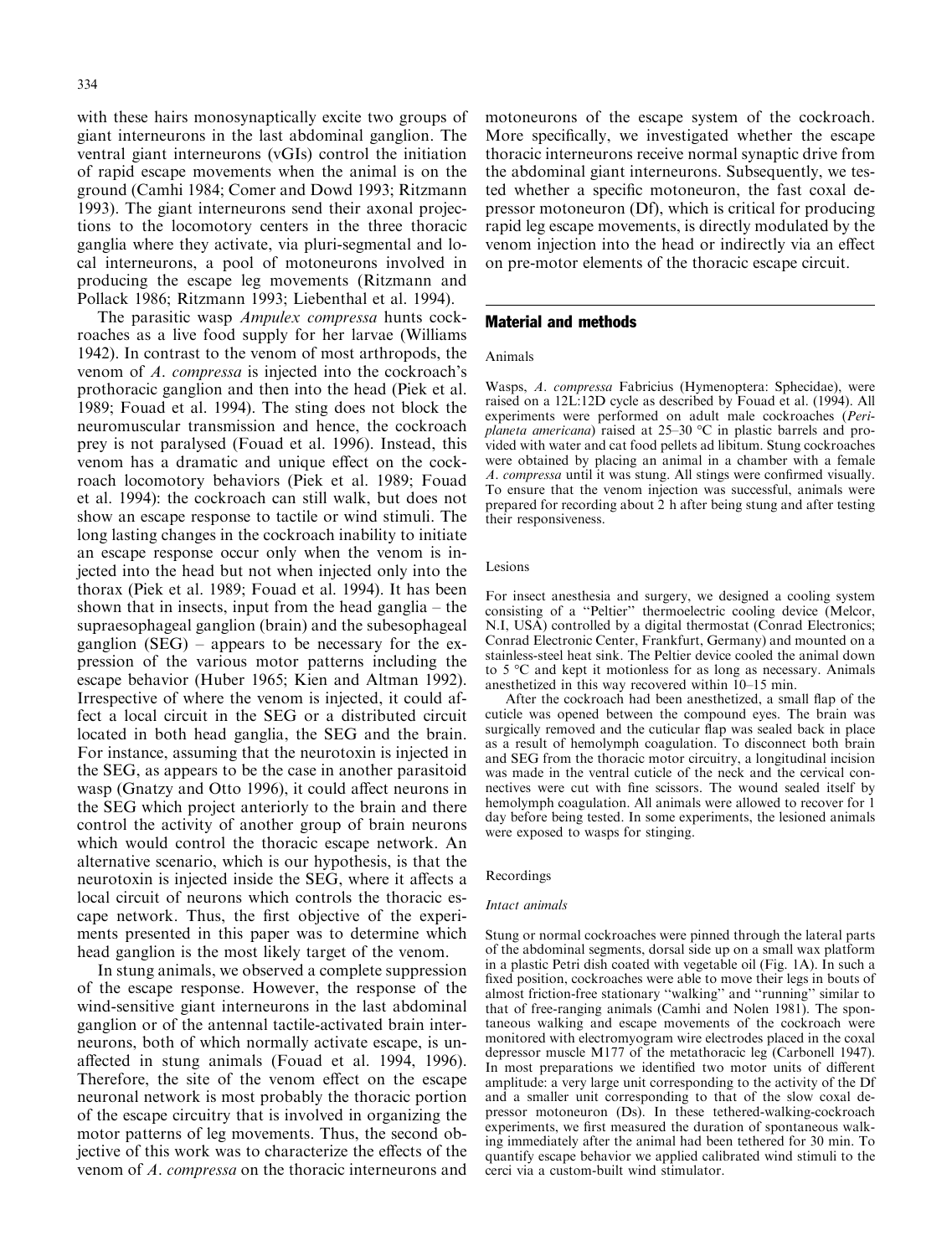

The heart rate was measured by an impedance converter (UFI: Model 2991; Morroy Bay, Calif., USA). Briefly, two tungsten electrodes were inserted on each side of the heart between the first and second abdominal segments, and the changes in impedance occurring as a result of changes in the hemolymph flow between the left and right electrode were measured. Stung or normal cockroaches were tethered by fixing a rod to the pronotum with wax and placed on plastic Petri dish coated with vegetable oil. The height of the Petri dish could be moved up and down with a mechanical manipulator to adjust the position of the cockroach's body relative to the platform.

#### Dissected preparations

#### Intracellular thoracic interneuron recordings

An animal was prepared for the Type-A thoracic interneuron (TIA) recording by pinning it dorsal side up on a cork platform and **a** 

Fig. 1 A The experimental set-up for recordings in intact animals. The cockroach was connected to a small waxed platform (1) positioned on a Petri dish (2) coated with vegetable oil. In such a fixed position, cockroaches are able to produce short bouts of stationary walking and running. We monitored the walking and escape movements of the cockroach with electromyogram electrodes (3) placed in the coxal segment of a metathoracic leg. Calibrated wind stimuli were generated by a loudspeaker connected to a tube via a funnel (4) and aimed at the cerci. B The experimental set-up for recordings in dissected preparations. The diagram shows the cockroach central nervous system with the positions of all recording and stimulating electrodes. After desheathing, the metathoracic ganglion was supported by a platform during impalement with microelectrodes (TIA. Rec.). A Type-A thoracic interneuron (TIA) was impaled near the midline in one of its neuropil branches, and its responses to stimuli were observed in control and stung animals. Bipolar hook electrodes were placed under the  $A2-3$  connectives for extracellular recording  $(Cord$  Rec.) of spontaneous and evoked activity in the abdominal nerve cord, and under the A5-6 connectives (Cord Stim.) for extracellular stimulation of the ventral giant interneurons (vGIs) in some experiments. The activities of the fast and slow motoneurons of the coxal depressor muscle (Df, Ds) were recorded with hook electrodes placed around branch 1 of nerve 5 (5br1)

opening a window in the cuticle covering the metathoracic ganglion. The gut was removed to expose the nerve cord (Fig. 1B). Saline was superfused continuously over the nerve cord (Wafford and Sattelle 1986). The dorsal surface of the metathoracic ganglion was desheathed mechanically with a pair of fine forceps, and was supported on a platform during impalement with microelectrodes. A TIA was impaled near the midline in one of its neuropil branches with microelectrodes filled with 2% Neurobiotin (Vector laboratories, Burlingame, Calif., USA) in 1 mmol  $1^{-1}$  KCl (20–60 M $\Omega$ ) and the response of the TIA to stimuli were monitored in control and stung animals. Impaled TIAs were recognized by their characteristic activity and responses to wind stimuli (Ritzmann and Pollack 1986, 1988). Wind puffs were generated as described by a loudspeaker connected to a tube via a funnel (Fouad et al. 1994).<br>Generally, wind puffs had a velocity of 1 ms<sup>-1</sup>. Tactile stimuli were produced manually with a fine-tipped glass rod.

The vGIs were stimulated extracellularly through bipolar silver hook electrodes placed on the abdominal nerve cord between the fifth and sixth ganglia. The stimulus intensity was adjusted so that it was just sufficient to evoke a single action potential in a largediameter axon (Fig. 1B). Because the vGIs have by far the largest axons in the abdominal nerve cord, when a single action potential is evoked, it is usually from a vGI. The evoked and spontaneous activity was monitored by a second pair of hook electrodes placed anterior to the stimulation site between the second and third ganglia. Both pairs of hook electrodes were insulated with a petroleum jelly/mineral oil mixture.

After the physiological tests, neurobiotin was iontophoresed into the TIAs using a constant depolarizing current of  $0.5-5$  nA. Preparations were fixed in 2.5% glutaraldehyde and subsequently processed with Vectastain ABC kit (Vector Labs, Burligame, Calif., USA) to label the cells. Cells were viewed in the wholemount of the ganglion with a compound microscope (Olympus BH2) for identification.

TIAs were identified on the basis of their unique morphology (Ritzmann and Pollack 1986), and were named according to a previously detailed three-digit numbering system (Westin et al. 1988; Ritzmann and Pollack 1990). The TIA population may be further subdivided into three distinct sub-populations, designated the dorsal posterior group (DPG), the ventral median cell and the local interneurons. Some of the TIAs receive inputs from vGIs on both sides, while others only receive inputs from vGIs on one side. The experiments reported here are from 11 TIAs in control animals and 12 TIAs in stung animals (representing 5 different TIAs: Local 131, and DPGs 301, 501, 701, and 703).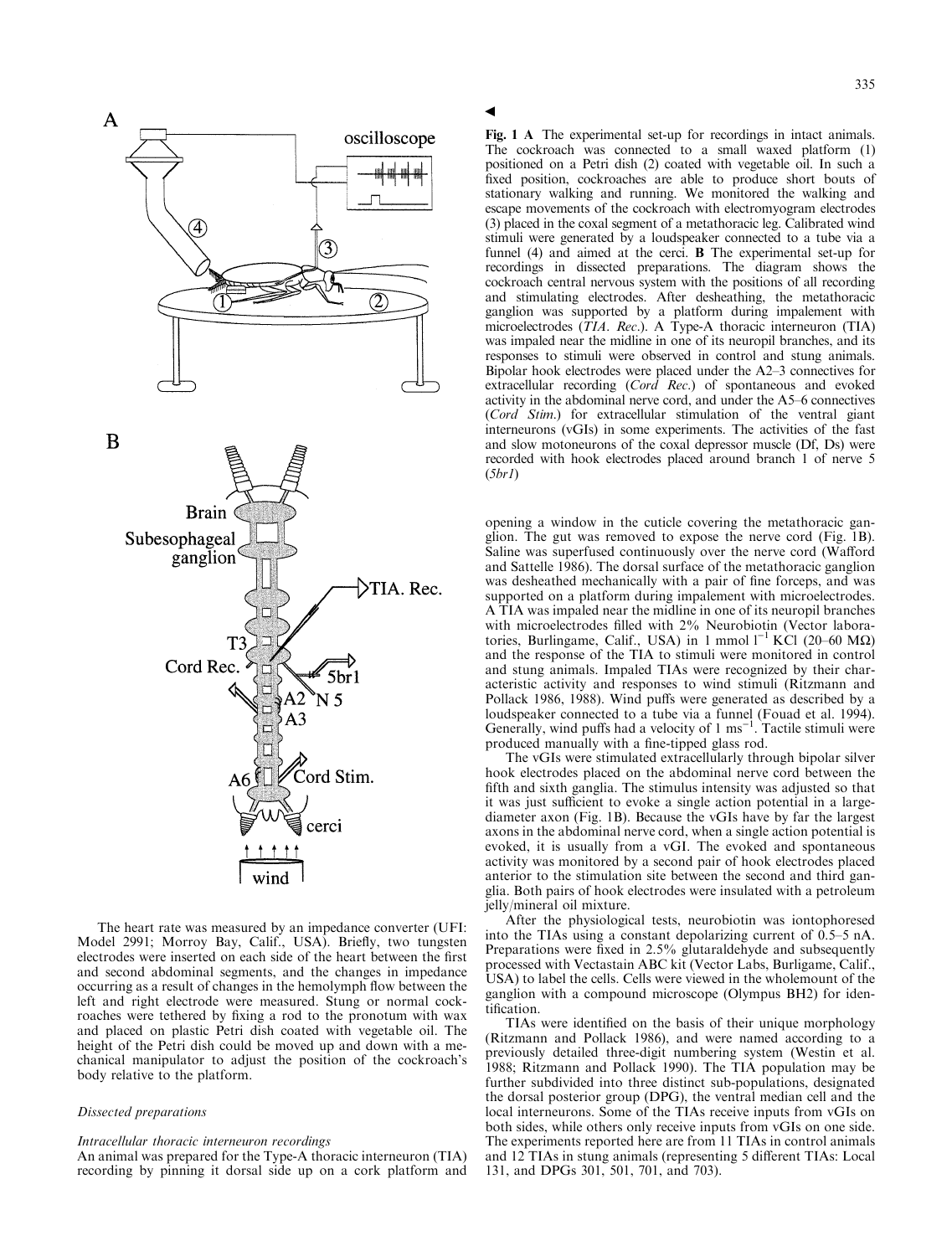#### Motoneuron recordings

We monitored the activity of the Df and Ds using hook electrodes as described by Fouad et al. (1996). These electrodes were placed around branch 1 of nerve 5 (5rl) which contains only five motor axons (Fig. 1B), those from the fast and slow excitatory and three inhibitory motoneurons to the coxal muscle (Pearson and Iles 1971). The metathoracic ganglion was exposed and superfused continuously with saline (Wafford and Sattelle 1986). Pilocarpine (Sigma) was dissolved in saline to a concentration of  $5 \cdot 10^{-4}$  mmol  $1^{-1}$  and bath applied to the ganglion.

#### Data analysis

Recordings of electrical signals were recorded on videotape (Data Neurocorder) and digitized with a NB-MIO-16 analog-to-digital board (National Instruments). The data were acquired analysed by a data acquisition/analysis software (Spike Studio; Eli Meir, Cornell University); multiple replicates  $(n = 5)$  were taken from each experiment, excepting for the number of spontaneous postsynaptic potentials (PSPs) in TIAs. Here, the number of PSPs greater than 1 mV in two 5-s intervals was measured. We therefore measured the number of spontaneous PSPs greater than 1 mV in the TIAs. The PSP amplitude was measured with a cursor function available in the data acquisition/analysis software. The number of spontaneous PSPs and the amplitude of PSPs from control preparations were pooled and compared with those from stung preparations. The Mann-Whitney Rank Sum Test was used for all statistical analyses involving the TIAs. These were performed using Sigmastat for Windows 1.0 (Jandel Scientific, Corte Madre, Calif., USA). The Fisher Exact Test was used or all statistical analyses involving the lesions experiments and the data on heart rate were analysed using A nova with planned comparison of means (GB STAT, Dynamic Microsystems). Data are presented as mean  $\pm$  standard deviation (SD). Mean number of spikes and other statistical parameters such as SD were calculated with a commercial statistical program (GB STAT, Dynamic Microsystems).

## Results

Localization of the site of effect of the venom in the head ganglia

To localize the site of the venom effect in the head ganglia, we tested the escape behavior of cockroaches with selective lesions of the head ganglia before and after being stung (Fig. 2A). Whereas sham-operated and stung animals showed a significant difference in their ability to respond to wind stimuli (Fisher Exact Test;  $P \leq 0.001$ , brainless cockroaches initiated escape responses as often as sham-operated animals (11/16 of brainless animals compared to 14/15 of sham-operated animals;  $P = 0.172$ ). Conversely, only 1/8 of stung, and none of stung brainless (0/10) animals responded to wind puffs ( $P = 0.44$ ; Fig. 2B). In addition, shamoperated and brainless animals exhibited spontaneous bouts of walking, in contrast to the other three groups (stung, brainless stung and neck connectives cut) which showed very little, if any, spontaneous walking. For instance, 8/12 of sham and 7/10 of brainless animals showed spontaneous walking, while none of the stung and only 1/10 of stung brainless animals expressed such behavior (Fig. 2C). None of the neck-connective-cut animals  $(n = 8)$  responded to the wind stimuli, and in that respect they did not differ from stung animals. Because brainless animals escape from wind puffs and that venom effect occurs in the absence of the brain, these results suggest that the site of effect of the venom is most likely in the SEG.

We also measured the latency of the escape behavior as being the delay between the start of the wind trigger stimulus and the onset of electrical activity in the coxal muscles, as detected in the muscle recordings. The average escape initiation latency was  $42 \pm 6$  ms ( $n = 10$ ) in sham-operated animals and was not significantly different (*t*-test  $P > 0.02$ ) from the latency of  $53 \pm 12$  ms (n = 13) measured in brainless animals (Fig. 4A). However, we noticed specific differences in the escape responses of sham operated with that of brainless animals. First, sham-operated animals tended to run significantly faster (12  $\pm$  3 steps/s; n = 9) than brainless ones  $(6 \pm 3; n = 13)$  (Fig. 4B). Although the first motor burst following the wind stimulus always included the fast motoneuron in both the sham-operated and the brainless animals (Fig. 3), the following 10 steps almost always involved the fast motoneuron in each burst in sham-operated (87%,  $n = 15$ ) but not in brainless animals  $(6\%, n = 16)$ .

The SEG houses numerous neurosecretory neurons of which some are known to innervate the heart of insects and/or have an effect on heart rate (for review see Burrows 1996). With this fact in mind, we decided to determine if the heartbeat was affected in stung animals. Thus, we measured the heart rate of control  $(n = 5)$  and stung animals ( $n = 6$ ) before and after an intense period of motor activity (Fig. 5). Our first observation was that the heart rate of resting stung animals was  $104 \pm 14$  beats/min and always significantly higher  $(P < 0.01)$  than that of control animals  $(76 \pm 9 \text{ beats})$ min). After a brief period of flight, the heart rate of control animals was significantly elevated by  $37 \pm 19\%$  $(P \le 0.01)$ . In contrast, the heart rate of stung animals remained unchanged ( $P = 0.26$ ) after a period of flight. Thus, motor activity did not modulate heart rate in the stung animals whereas, as expected, it did in control animals.

Cellular aspects of the venom-induced depression of the thoracic portion of the escape circuitry

In a previous study (Fouad et al. 1996), it was shown that normal cockroaches use both fast and slow motoneurons for producing the rapid escape leg movements in response to a wind puff. In contrast, stung animals activate only the slow motoneuron and do not produce leg movements. In the experiments presented here, we wished to determine which portion of the thoracic circuitry is affected by the venom injected into the head. First, we analyzed the response of identified thoracic interneurons to wind stimuli and to direct electrical stimulation of the vGIs in control and stung animals. We then performed tests to determine if the venom injected in the head affects the thoracic fast motoneuron or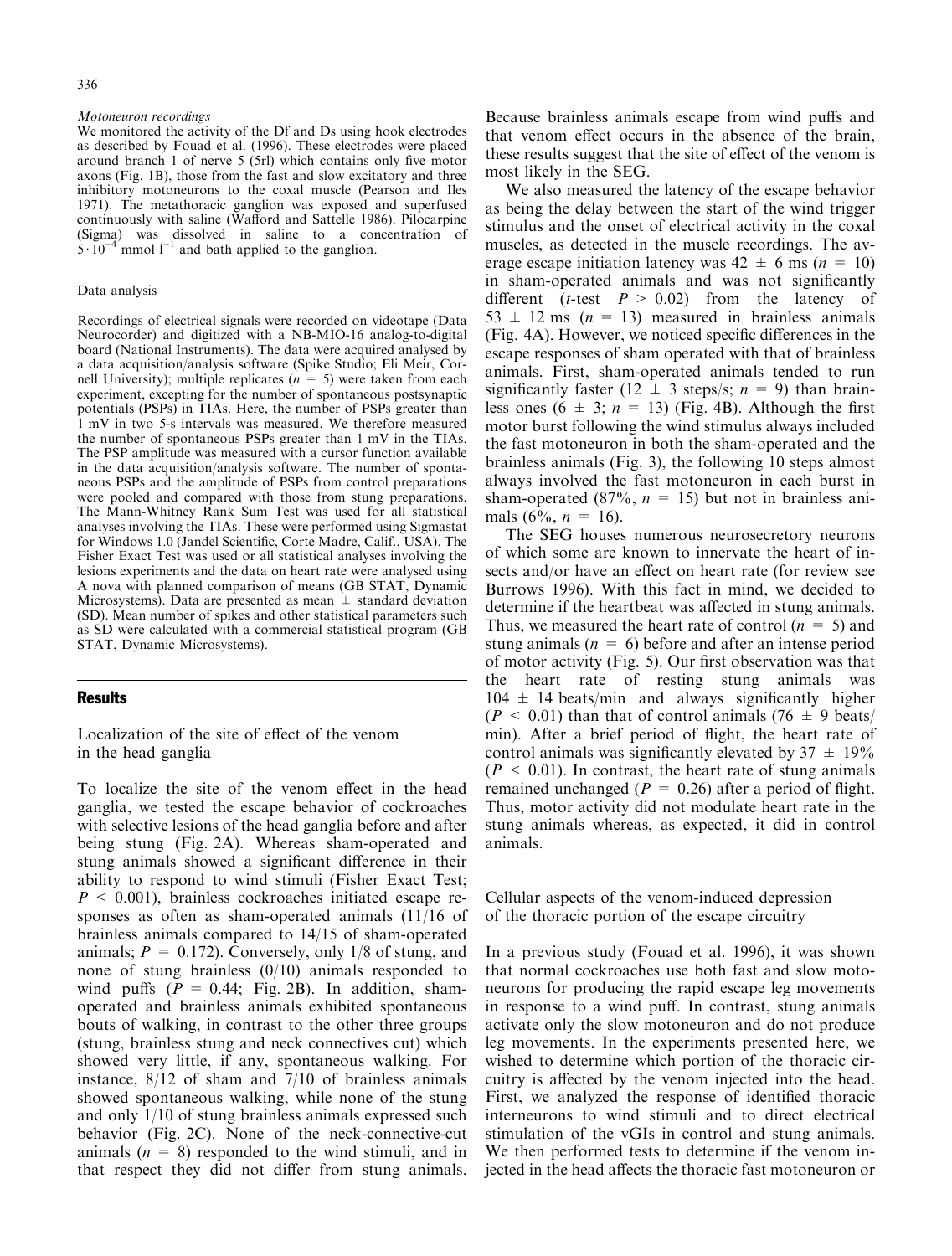Fig. 2A-C Locomotory behaviors of cockroaches after selective lesions of the head ganglia. A Different types of lesions performed on the head ganglia. T1,2 and T3: thoracic ganglion 1, 2 and 3; SEG: subesophageal ganglion. B Histogram of the percentage of animals which showed a wind-evoked escape behavior in differently treated groups of animals. Likewise, the percentage of escape responses in the sham-operated and in the brainless animals was similar. C Histogram of the percentage of animal showing spontaneous walking in differently treated groups of animals. Notice that the percentage in the sham-operated and in the brainless was similar



premotor interneurons known to provide input to the fast motoneuron.

# Does the venom affect the responses of the TIAs to their inputs?

## Spontaneous activity

Because the TIAs receive inputs from many sensory modalities (Ritzmann et al. 1991), there is usually considerable subthreshold background activity as shown in Fig. 6a. This background activity is one of the main identifying characteristics used in recognizing these cells during impalements. Considering the dramatic effect of the venom upon the escape response in stung animals, we thought it was possible that the background activity in the TIAs might be significantly depressed. We therefore measured the number of spontaneous PSPs greater than 1 mV in the TIAs, and found that the level of spontaneous background activity was significantly reduced in stung compared to control animals  $(P < 0.009, n = 11, 12)$ , with the number of PSPs occurring in a 5-s period by about half  $(53.7 \pm 43.2)$ compare to  $125.3 \pm 46.4$ , respectively).

The synaptic activity in the TIAs was correlated with action potentials recorded from the abdominal nerve cord (Fig. 6). Ritzmann and Pollack (1986) demonstrated that the largest-amplitude PSPs recorded in TIAs were correlated with the largest extracellular action potentials observed in the abdominal nerve cord (those of the vGIs), while smaller action potentials were always associated with the smaller amplitude PSPs or with no PSP. For example, Fig. 6 shows that where there are many action potentials, PSP summation occurs. This effect makes the correlation more difficult to visualize. However, when the action potentials occur singly, as in Fig. 7A, the correlation is more obvious. When looking at examples like this, we observed that although the incidence of spontaneous PSPs was reduced in TIAs in stung animals, the amplitude of PSPs associated with large action potentials was similar in TIAs from control and stung animals. These points are summarized in the histogram in Fig. 7C which shows the distribution of PSP amplitudes. The mean amplitudes of PSPs associated with large action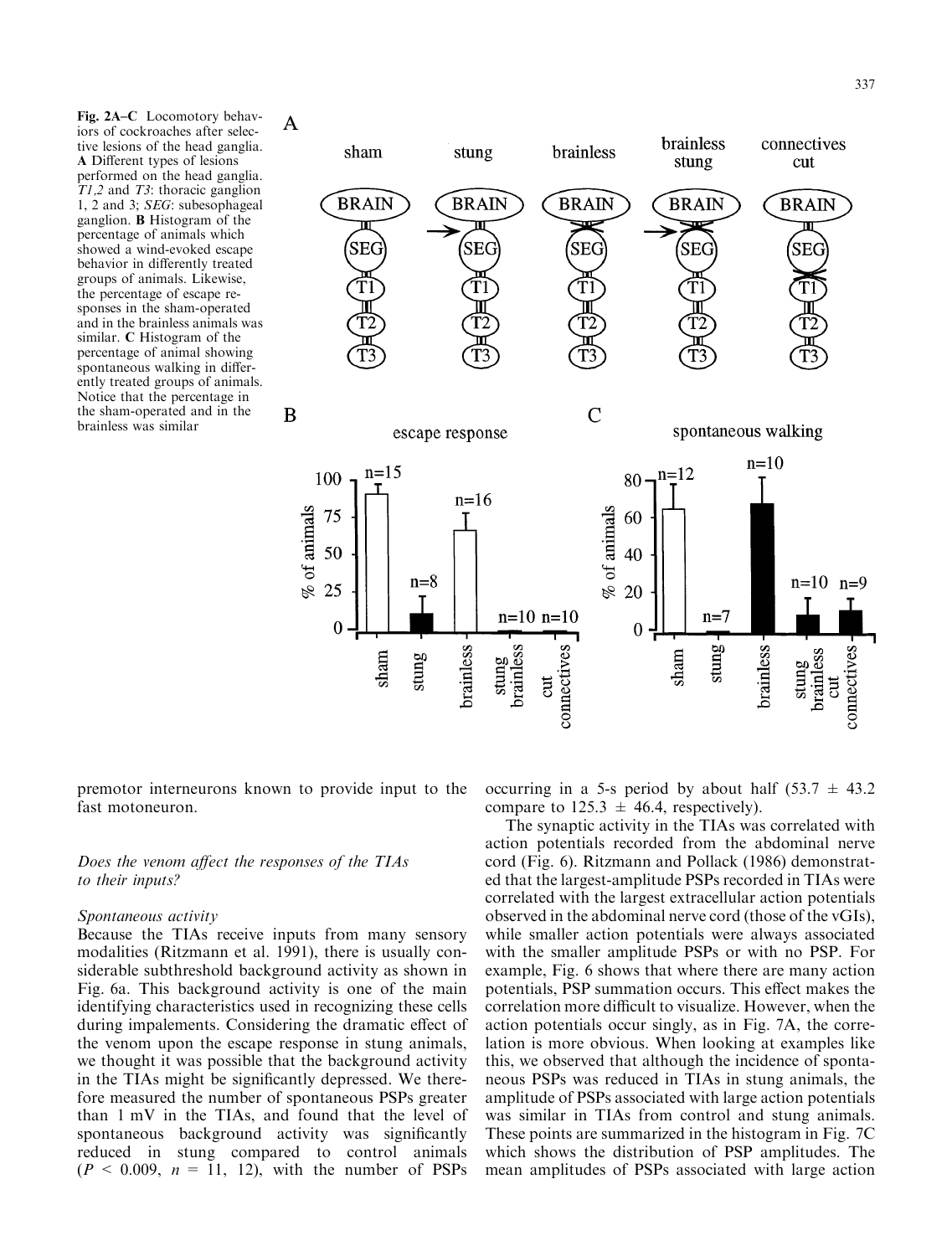Fig. 3 Electromyogram recordings of a coxal depressor muscle in sham-operated, stung and brainless cockroaches. The slow motoneuron (small amplitude spikes in the electromyogram) is almost always tonically active. In sham-operated animals, the wind stimulus (square pulse) elicits an escape response with rapid leg movements which was characterized by rhythmic bursts of fast and slow motoneuron discharge (large- and small-amplitude spikes). In brainless animals, the wind stimulus elicits an escape response which consists of slower leg movements when compared to the sham-operated animals. The escape behavior is characterized by rhythmic bursts in the slow motoneuron and the recruitment of the fast motoneuron is rare and seen only at the onset of the escape response. In stung animals, the wind stimulus elicits a long-lasting burst in the slow motoneuron but no escape behavior; the fast motoneuron is never recruited



potentials was  $4.26 \text{ mV} \pm 1.75 \text{ in control and}$ 4.58 mV  $\pm$  0.76 in stung animals. These values were not significantly different from one another ( $P = 0.231$ ,  $n = 11, 8$ ). There was also no difference in the latency of the onset of these PSPs, measured from the time of occurrence of the action potential between  $A2-3$ 



## vGI-evoked responses

The data described above for large, background action potentials suggested that the TIAs in stung animals were still receiving input from the vGIs, despite the observed reduction in overall spontaneous activity. More direct evidence to support this conclusion was provide by experiments in which the vGIs were



Fig. 4A,B Comparison of the escape responses produced by shamoperated and brainless animals. A The latency range of the escape behavior in sham-operated animals (control) is comparable to that of brainless animals. B The stepping rate is faster in sham-operated animals (control) compare to that of brainless animals



Fig. 5A,B Comparison of the heart rate modulation in control and stung animals. A Traces showing the heartbeat measured with electrodes connected to an impedance converter before flight and after flight in a stung cockroach. **B** Histograms of the average heart rate before (empty bar) and after (black bar) flight in control and stung animals. Notice the increase in heart rate after flight in the control group. In stung animals, heart rate is not different before and after flight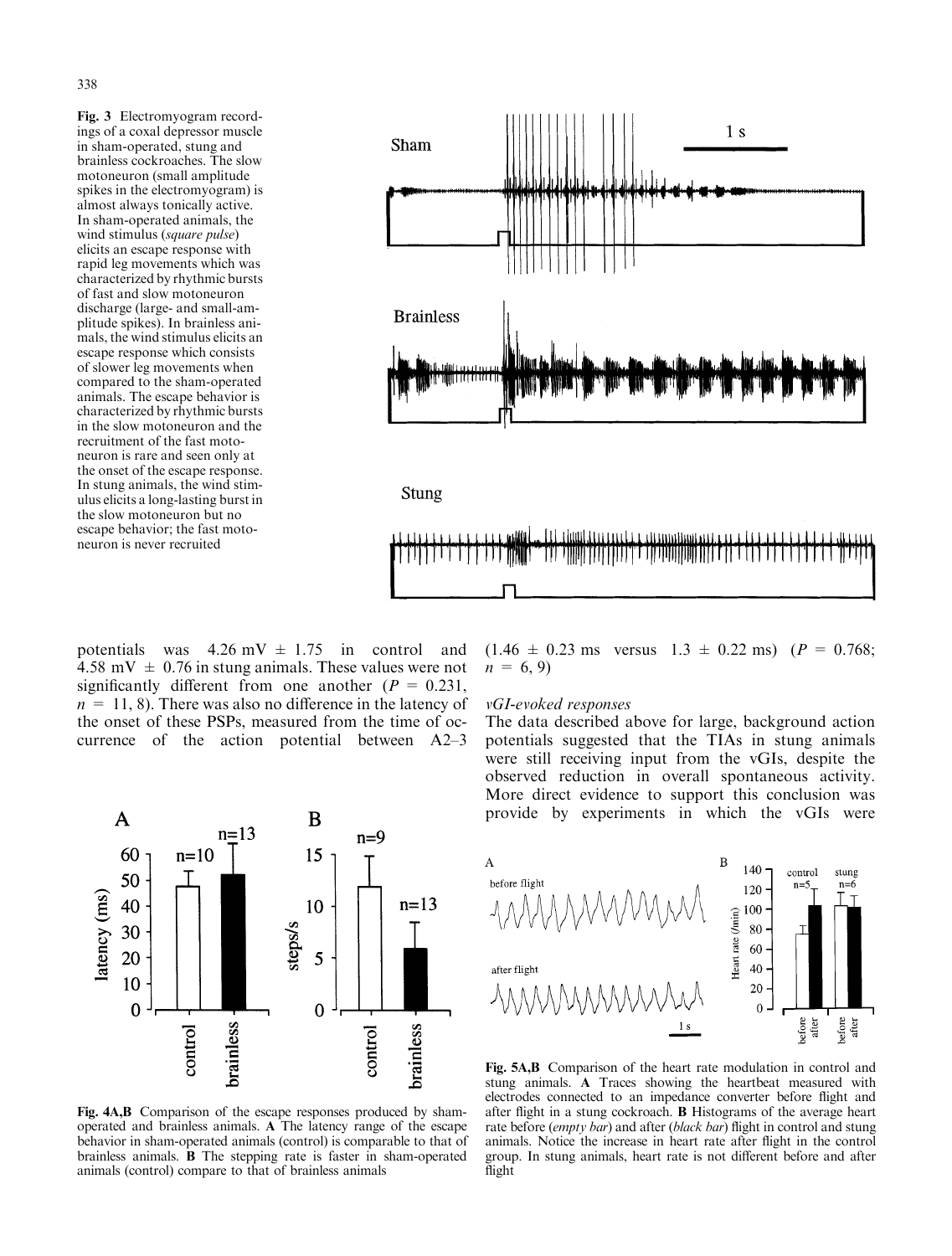Fig. 6A,B Examples of background activity recorded in TIAs from a control and a stung animal. The top trace in each record is the intracellular record from a TIA, DPG 501, in a control (A) and a stung animal (B). The bottom trace is the extracellular recording of background activity in the abdominal nerve cord



stimulated extracellularly with hook electrodes. The stimulus was adjusted so that a single action potential was evoked. Because the vGIs have the largest axons in the abdominal nerve cord, when a single action potential is evoked, it is usually from a vGI. The TIAs

responded to extracellular vGI stimulation with a characteristic short-latency, excitatory response (Fig. 7B). There was no significant difference  $(P = 0.768)$  in the mean amplitude of the evoked PSPs recorded in TIAs from control and stung animals

Fig. 7 A Example of single postsynaptic potential (PSP) in a DPG 501 correlated with background, large-amplitude action potentials presumably from the vGIs in a control and a stung preparation. Calibrations: vertical, 1 mV; horizontal 5 ms. B Example of single PSP in a DPG 501 evoked by extracellular stimulation of a vGI in a stung preparation (calibrations: same as in A). C Histograms showing the distribution of amplitudes of PSPs recorded in thoracic interneurons in response to background, large-amplitude action potentials. The abscissa represents the amplitude of the PSPs binned by 1-mV increments and the ordinate indicates the numbers of PSPs (empty bars for control and filled bars for stung animals). D Same as C but for PSPs evoked by extracellular stimulation of vGIs

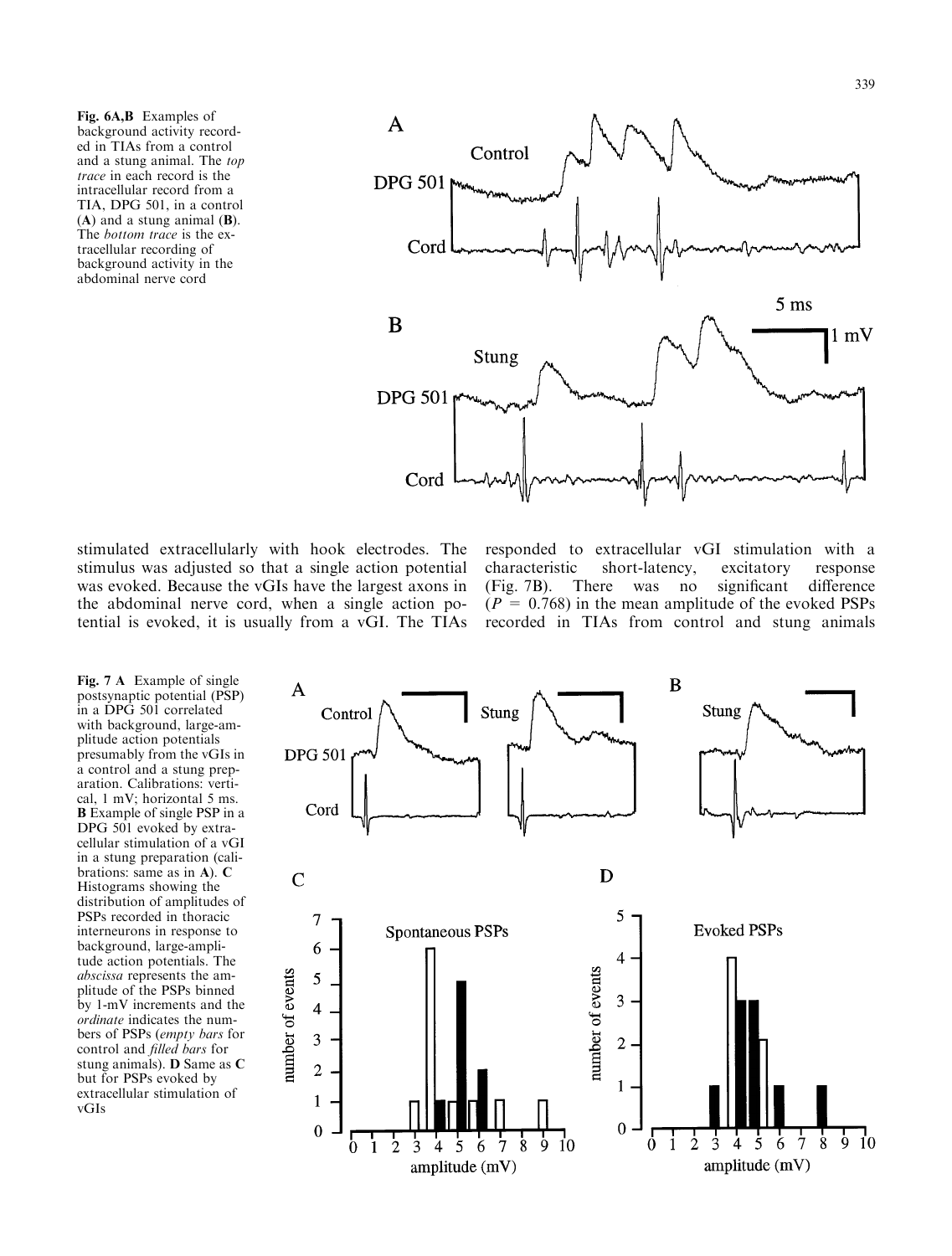

Fig. 8 A Responses to wind stimulus in TIAs from control and stung animals. Wind stimuli produced compound, depolarizing PSPs in the TIAs which were generally supra-threshold. B Histogram showing amplitudes of compound PSPs recorded in thoracic interneurons in response to wind puffs. The *abscissa* represents the amplitude of the PSPs in mV and the *ordinate* indicates the number of PSPs (empty bars for control and *filled bars* for stung animals). Compound PSP amplitudes were binned by 5-mV increments

 $(3.94 \pm 0.97 \text{ mV}$  versus  $4.16 \pm 1.6 \text{ mV}$ ;  $n = 6, 9$ ; Fig. 7D). Nor was there a difference in the mean latency from vGI action potential to onset of the PSP in the TIAs (1.37  $\pm$  0.21 ms, 1.42  $\pm$  0.22 ms; P = 0.953,  $n = 6, 9$ ) from control and stung animals.

## Wind-evoked responses

Stung cockroaches no longer respond to wind or tactile stimuli with escape responses, although previous studies found normal wind-evoked activity in the vGIs (Fouad et al. 1994) and in the descending mechanoreceptive interneurons (Fouad et al. 1996). Since the synaptic responses of the TIAs to electrically evoked activity in individual vGIs was not different in control and stung animals, we next wanted to determine if responses to natural stimuli such as wind puffs was also unaffected in stung animals. These stimuli, which activate many giant interneurons and non-giant interneurons in the last abdominal ganglion, produced compound, depolarizing PSPs in TIAs whose mean amplitude in control animals  $(16.6 \pm 7.43 \text{ mV}, n = 9)$  was not significantly different  $(P = 0.885)$  from stung animals  $(16.1 \pm 7.3 \text{ mV})$ ,  $n = 8$ ). Although there was some individual variability between individual cases, there was again no significant difference in the distribution of the compound PSP

amplitudes of both groups (Fig. 7B). As with the background and evoked PSPs, there was no measurable difference in the onset latency of PSPs to wind stimuli  $(P = 0.967; n = 10, 9)$ . The latency for wind activation of the PSPs, as measured from the first action potential in the abdominal nerve cord to the onset of depolarization of the TIAs, was 1.46  $\pm$  0.34 ms in control and  $1.47 \pm 0.33$  ms in stung animals. In addition, the threshold for action potentials was not significantly different in control and stung animals ( $P = 0.596$ ;  $n = 9, 9$ . There was also no difference in the amplitude of the action potentials evoked by wind ( $P = 0.595$ ;  $n = 11, 9$ , or in the number of action potentials per response evoked by wind  $(P = 0.95$  rear wind, and 0.852 front wind;  $n = 6, 8$ ). Although responses of the TIAs to tactile stimuli were not systematically tested, we observed that the responses to both antennal and cuticular stimuli were similar in control and stung preparations and consistent with previous data in both amplitude and waveform (Ritzmann and Pollack 1994).

# Is the fast motoneuron of stung cockroaches recruited by other thoracic motor pattern generating circuits ?

It has been shown that pilocarpine, a muscarinic receptor agonist, induces a slow locomotory rhythm in leg motoneurons including the fast coxal motoneuron (Ryckebusch and Laurent 1993; Buschges et al. 1995). With this effect in mind, we did test to determine if pilocarpine induces rhythmic patterns in leg motoneurons including the fast motoneuron of stung cockroaches. We recorded from branch 5rl of the metathoracic ganglion the activities of the inhibitors, the slow (Ds) and the fast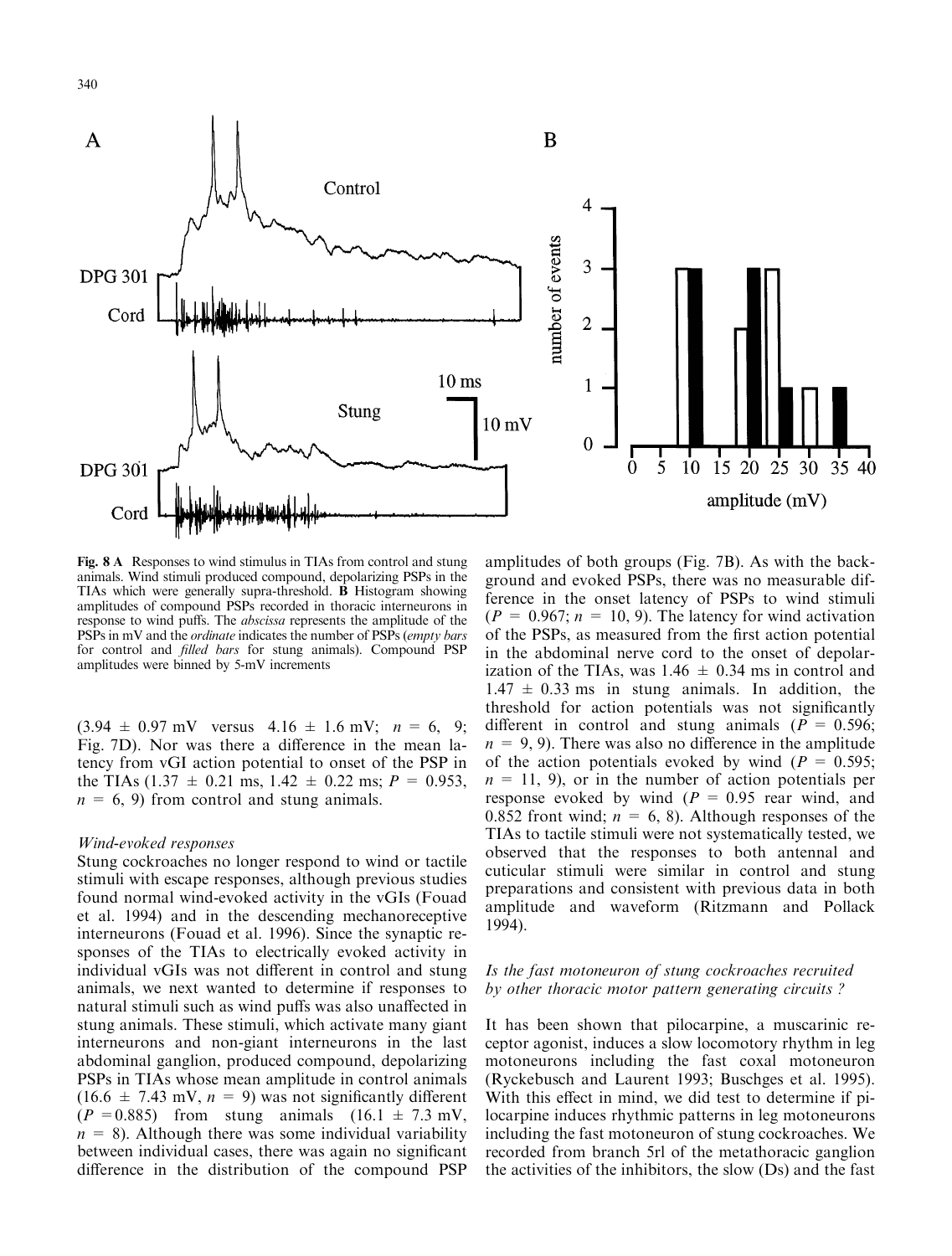(Df) motoneurons of a muscle of the coxal depressor group. In both groups of stung  $(n = 8)$  and control animals  $(n = 8)$  Df was silent, and Ds as well as the inhibitors were tonically active prior to the application of pilocarpine. At rest, the average firing rate of Ds was similar in both groups. Application of pilocarpine at a concentration of  $5 \cdot 10^{-4}$  mmol  $1^{-1}$  induced patterns of motoneuron discharge after roughly  $5-10$  min in  $50\%$  of the control preparations and 66% of the stung preparations (Fig. 9A). Shortly after applying pilocarpine, the firing rate of the Ds increased in both groups. Roughly 5–10 min after applying pilocarpine to both stung and control preparations, Ds was tonically active between the bursts and the instantaneous firing rate increased until a dense burst of Ds spikes occurred. During these high-frequency bursts of Ds spikes, Df was also activated (Fig. 9B). The burst interval was on average  $3.5 \pm 1.5$  s ( $n = 8$  stung preparations). Within each of these bursts, Df fired on average  $50 \pm 7$  spikes. In most of the preparations, each burst consisted of the activities of the inhibitors, the slow and the fast motoneurons. To test whether pilocarpine induces changes in the fast

Fig. 9A,B Pilocarpine initiates rhythmic patterns in both fast and slow coxal motoneurons of stung cockroaches. A In control and stung animals, pilocarpine  $(5 \cdot 10^{-4} \text{ mmol } 1^{-1})$ , a muscarinic agonist induces bursts of action potentials in the inhibitors, the slow and the fast motoneurons. B One of the bursts occurring during the pilocarpineevoked rhythm in the stung preparation expanded in time showing both Df and Ds spikes. C A wind stimulus fails to recruit Df

motoneuron excitability in stung preparations, we applied a wind stimulus, thereby recruiting the thoracic escape interneurons. Such a wind stimulus applied between two consecutive pilocarpine-evoked bursts failed to recruit the fast motoneuron (Fig. 9C).

# **Discussion**

The wasp  $A$ . compressa exerts control on specific locomotory behaviors of the cockroach by injecting venom into the head of its prey. In the present paper, we present evidence indicating that the venom targets the SEG and impairs the thoracic portion of the escape circuitry.

Control of the escape circuitry by head ganglia

Although locomotory motor patterns are produced in the thoracic ganglia of insects, the brain and the SEG appear to exert descending control on the expression of the various motor patterns (Kien and Altman 1992). Descending interneurons located in the brain and the SEG project to the thoracic ganglia. Although some of these descending interneurons in both the brain and the SEG are involved in the preparatory phase preceding walking and during walking, the SEG interneurons seem to contribute more than the brain interneurons to the preparatory phase (Kien and Altman 1992). During walking, the brain and SEG are necessary for the

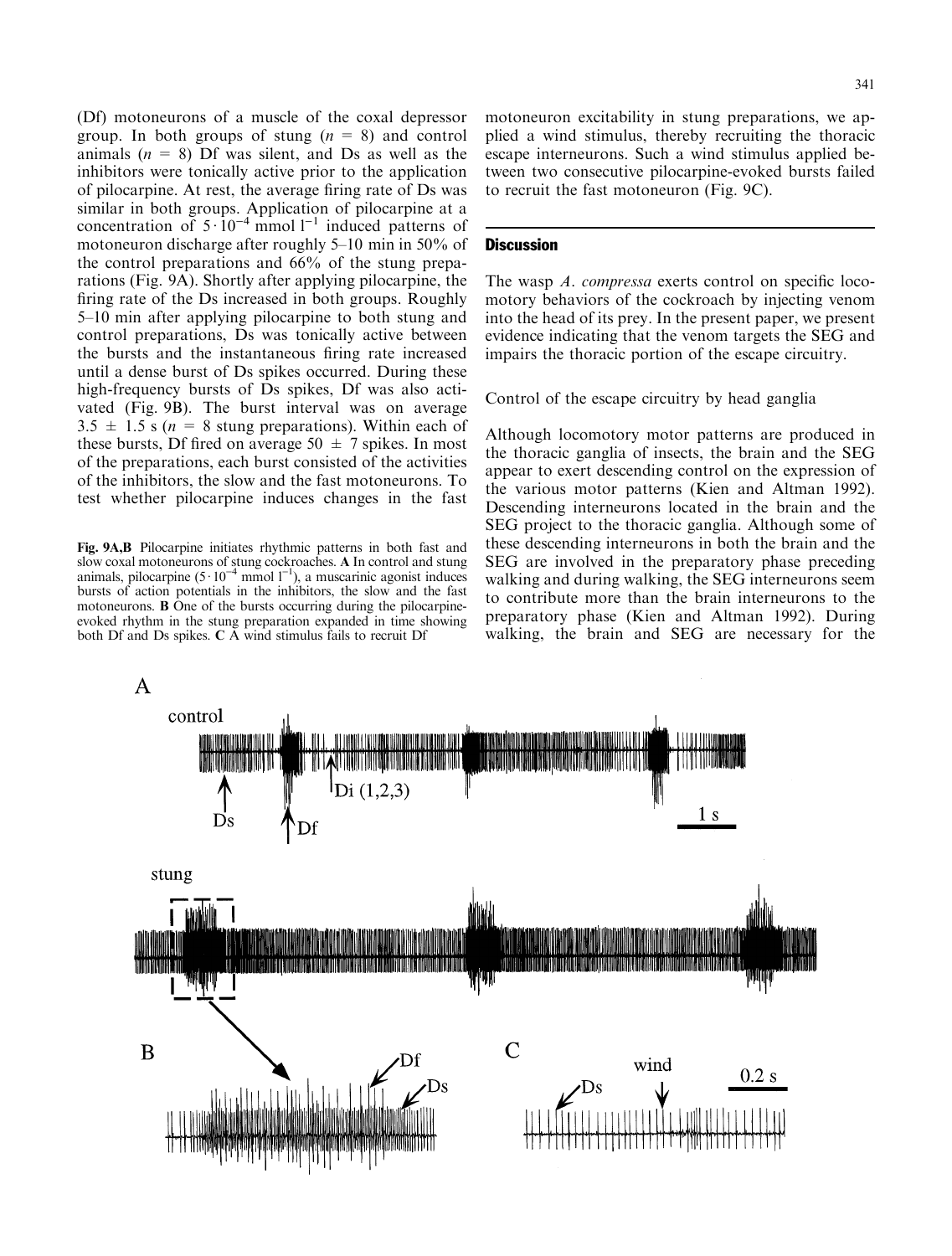regulation of, among other things, the speed of walking. For the escape behavior, Roeder (1948) reported that the cockroach escape behavior is much reduced in headless cockroaches. Correlated with this, the response of fast coxal motoneuron to cercal stimulation is reduced in headless or neck-connectives-cut animals (Pearson and Iles 1970). Thus, there appears to be some descending influence from the head ganglia to control the excitability of the thoracic escape motor circuitry. We found that brainless animals generated escape responses to wind puffs, albeit about half as fast as control animals (Figs. 3, 4). In addition, after the onset of escape, the leg escape movements of the brainless animals did not involve the activity of the fast motoneuron (Fig. 3). A cockroach responds to the approach of a predator with rapid turning and then fast running (Camhi 1985). Considering that the escape behavior is composed of these two sequential components, our results indicate that the SEG is critical in the execution of rapid turning or the first component of the response. We reached this conclusion because in brainless animals, the first motor burst always included the fast motoneuron but in animals with their neck connectives cut and in stung animals, the first motor burst never included the fast motoneuron (Fig. 3). In this regard, brainless animals resemble normal animals in the initial phase of the escape. However, once the escape motor pattern has been activated, the brain appears to play an important role in generating fast escape movements. This role of the brain is indicated by the fact that subsequent motor bursts very often included the fast motoneuron in control but rarely did so in the brainless animals. In addition, stung and brainless stung animals both failed to escape wind stimuli. Thus, the fact that the venom effect took place in the absence of the brain indicates that the site of effect of the venom is likely the SEG. In addition, the fact that stung, brainless stung and neck-connectivecut animals responded little to wind stimuli suggest that the nature of the descending influence from the SEG on the thoracic circuitry is permissive. We suspect that direct injection of the venom in the SEG is almost certainly required for inducing the long-lasting effect as shown by Gnatzy and Otto (1996) for the parasitoid wasp Liris niger which uses crickets as prey.

# Modulation of the escape circuitry in the thorax

We have examined specific aspects of the mechanisms by which the thoracic portion of the escape circuitry might be impaired in stung animals. The escape thoracic interneurons (TIAs) receive inputs from the ascending vGIs (Ritzman and Pollack 1986, 1988; Ritzman 1993) and descending mechanoreceptive interneurons (Comer and Dowd 1993; Ye and Comer 1996). These TIAs are probably involved in performing the final processing stage of localizing the wind stimulus so as to prepare an appropriate directional motor response. Previous studies have shown that the venom of A. compressa does not affect the responses of neither the vGIs to wind stimuli nor the descending mechanoreceptive interneurons to tactile stimulation of the antennae (Fouad et al. 1994, 1996). Given the dramatic suppression of the escape response in stung animals, experiments concerned with TIA excitability were aimed at determining whether the responses of TIAs were significantly affected, i.e., affected to an extent consistent with the drastic change in the escape behavior. These experiments were not designed to look for subtle differences because these would not explain the dramatic changes observed in the escape behavior of the stung animals.

One such subtle difference was the reduction in the level of spontaneous background activity by about half in TIAs in stung cockroaches. This observation is very interesting, particularly given that the amplitude and latency of spontaneous, and wind- and tactile-evoked responses was unchanged. Schaefer and Ritzmann (1998) recently reported a similar decrease in the frequency (about 50%) of large ( $>3$  mV), spontaneous PSPs in TIAs in decapitated cockroaches. Although this data is preliminary, it lends support to the idea that descending input from the sub- and/or supraoesophageal ganglia is affected by the venom, and would impact the threshold for escape in stung animals. Nevertheless, whether this reduction acts to significantly increase the threshold for escape in ways consistent with a drastic change in the initiation of escape behavior is yet not known. It seems unlikely that this reduction is the major cause of the absence of escape behavior in stung animals.

In this study, we sampled the wind sensitivity of several TIAs including TIA 301 and TIA 701, which are known to make extensive connections with many motoneurons (Schaefer et al. 1997). These TIAs are likely targets of descending influences from the brain and SEG. However, we show that these cells respond to vGI input no differently in stung and control animals (Figs. 6, 7, 8). The synaptic transmission between the giant interneurons and the thoracic interneurons is mediated by acetylcholine and is subject to modulation (Casagrand and Ritzmann 1992a, b). Putative octopaminergic, dopaminergic and serotoninergic neurons are found in all three thoracic ganglia (Tyrer et al. 1984; Eckert et al. 1992; Stevenson et al. 1992; Watson 1992). Octopamine and dopamine enhance, and serotonin decreases, synaptic efficacy between the giant interneurons and the thoracic interneurons (Casagrand and Ritzmann 1992b). Consistent with the results, Goldstein and Camhi (1991) have shown that, when bath applied to the metathoracic ganglion, octopamine and dopamine enhance and serotonine decreases the leg motor output evoked by recruiting the giant interneurons. Thus, one possibility is that the effect on descending control of the thoracic portion of the escape circuitry in stung animals is mediated by these three monoamines. A fact is that the response of the TIAs onto which converge the vGIs and brain descending neurons is not impaired by the venom injection into the head. Therefore, it is possible that the endings of a given set of monoaminergic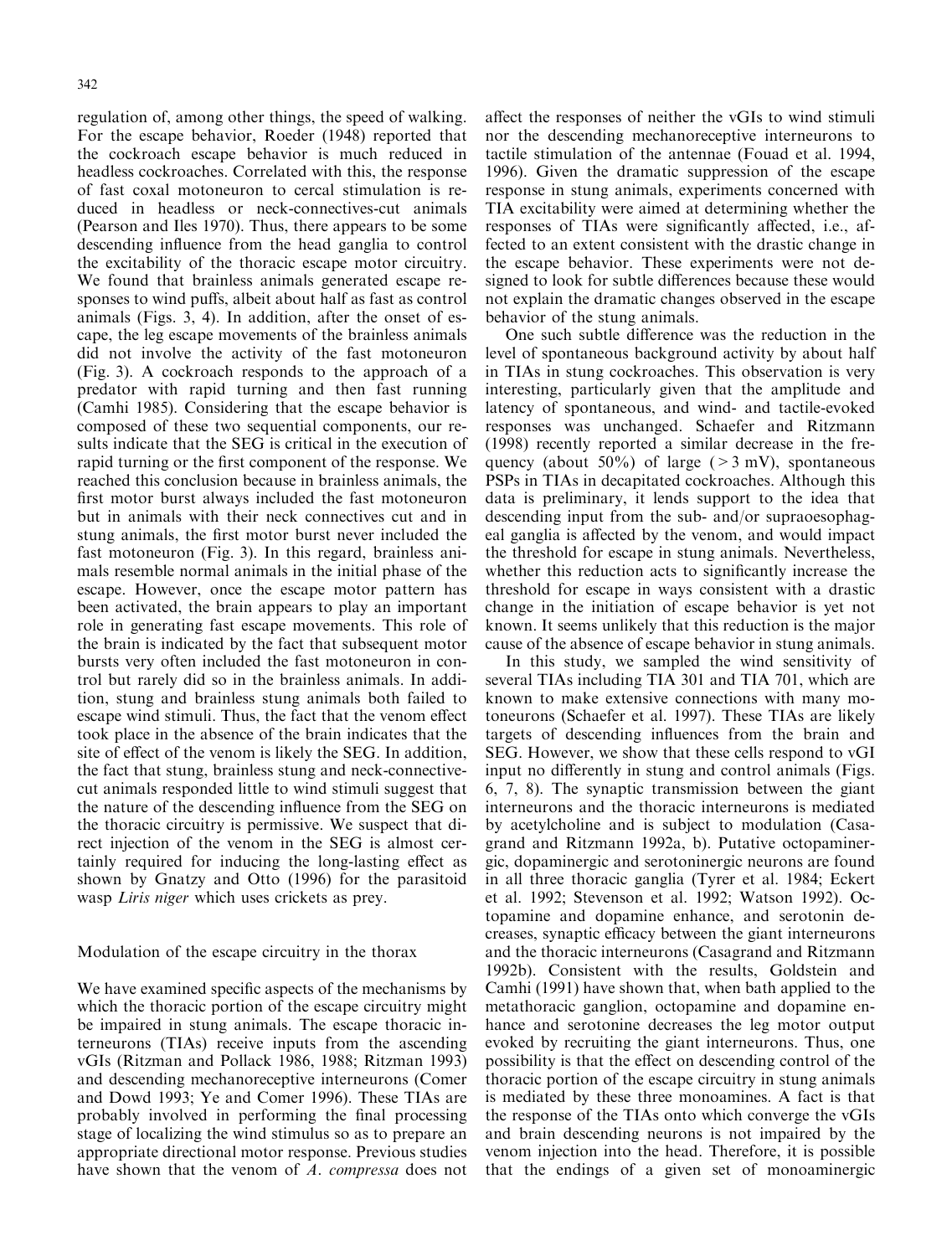neurons are specifically on the TIAs to motoneurons connections and not the connections of the vGIs to TIAs; thus, monoamines could exert their control selectively at the connections of TIAs to motoneurons. This possibility remains to be examined using paired recording of TIAs and motoneurons.

The wasp venom clearly affects the escape motor program of cockroaches. Of the two excitatory motoneurons innervating the coxal muscle, only the fast motoneuron is not recruited by wind stimuli in stung animals (Fouad et al. 1996; Fig. 3). Yet, in stung animals this motoneuron still receives a sub-threshold synaptic drive from the escape thoracic interneurons (Fouad et al. 1996). One possibility is that the descending control from the SEG circuitry is exerted directly on the fast motoneuron by changing its excitability to the input of the TIAs; an alternative possibility is that this descending control is exerted on the synaptic drive provided by the TIAs to the fast motoneuron. To discriminate between these alternatives, we checked whether the fast motoneuron could be recruited by some other interneuronal circuitry. We found that the fast motoneuron is not the likely target of the effect of the venom in the thorax. We have come to this conclusion because the muscarinic agonist pilocarpine recruits the fast motoneuron in slow bursting rhythm but that under the same pharmacological conditions, a wind stimulus does not activate this motoneuron. (Fig. 9). The frequency of the rhythmic motor pattern induced by pilocarpine in the cockroach metathoracic ganglion was roughly 0.3 Hz and similar to pilocarpineinduced motor pattern in locusts and stick insects (Ryckebusch and Laurent 1993; Buschges et al. 1995). In these insects, like in cockroaches, pilocarpine activates Df and Ds in rhythmic bursts. However, in our pilocarpine experiments, we can not rule out the possibility that bath application of pilocarpine changed the excitability of the fast motoneuron. Given that muscarinic receptors are both pre-synaptic and post-synaptic (Trimmer and Weeks 1989, 1993), pilocarpine may act post-synaptically on the motoneuron by increasing its excitability (Trimmer and Weeks 1993). Nevertheless, this change in excitability, if any, was not sufficient for the fast motoneuron to produce action potentials in response to the input of the TIAs (Fig. 9C). Thus, we can conclude that pilocarpine induced a central generated rhythm capable of activating the fast motoneuron but that the thoracic escape interneurons failed to do so. Whether the thoracic premotor local interneurons or the output of the TIAs to the fast motoneuron are indeed the target of descending influences modulated by the venom are questions currently being investigated.

Arousal and the neuromodulation of the cockroach escape behavior

We can only speculate as to how SEG neurons may control the thoracic escape network (Fig. 10). It is



Fig. 10 Model of venom-induced depression of the escape circuit by the wasp neurotoxin. The venom could inactivate neuromodulatory neurons (M) in the SEG. These neuromodulatory neurons could regulate the excitability of the thoracic portion of the escape circuitry by modulating the synapses between thoracic interneurons and specific motoneurons such as the fast motoneurons involved in producing rapid leg movements

possible that the venom affects cells located in the SEG and that these control the thoracic premotor circuitry. Interneurons located in the SEG have be shown to be associated with various rhythmic motor pattern including flight (Ramirez 1988), ventilation and stridulation (Otto and Hennig 1993), but besides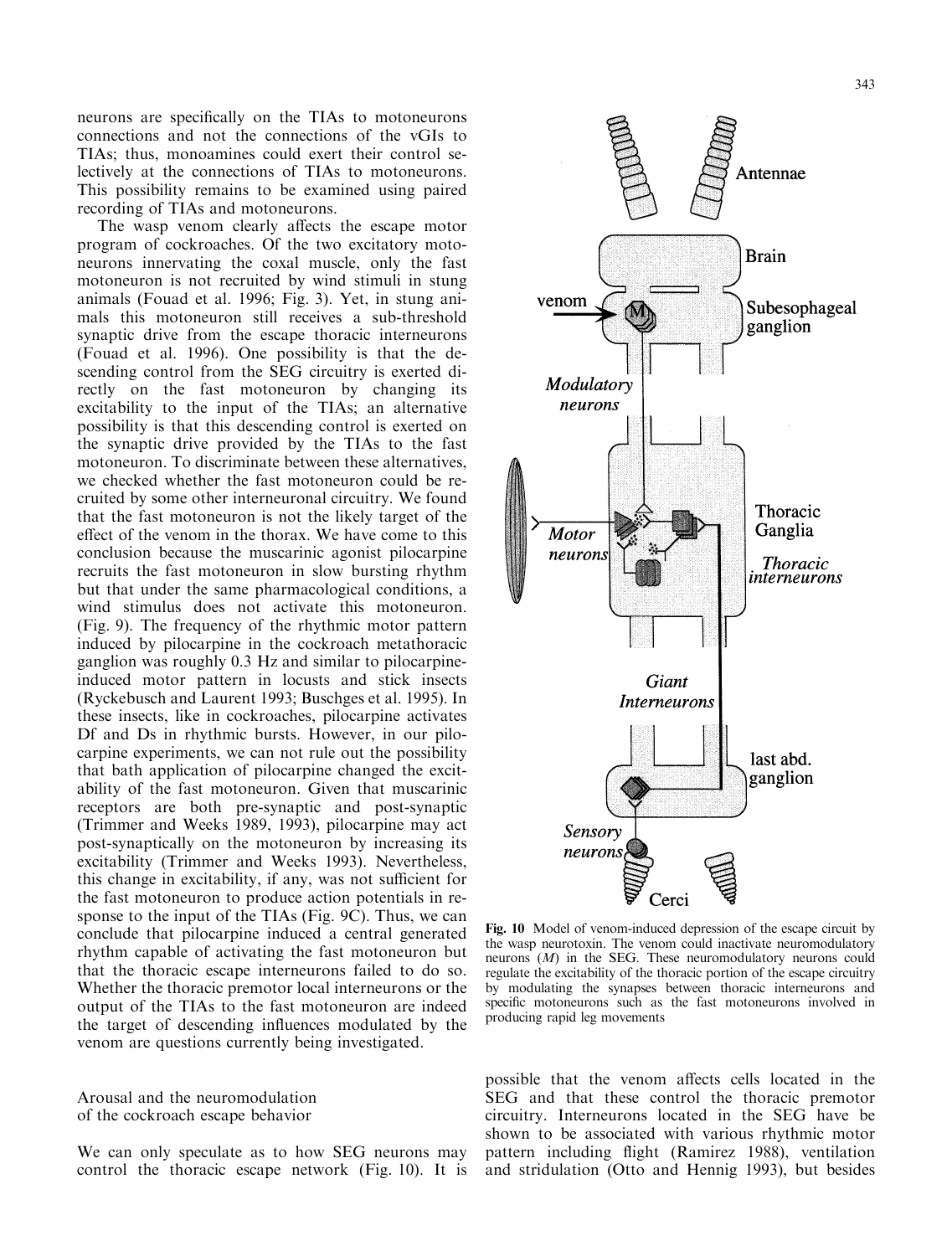344

these interneurons, the SEG also houses numerous types of neuromodulatory neurons (for review see Burrows 1996). Using immunocytochemical staining, octopaminergic cells in the nervous system of the cockroach have been mapped, and a large cluster of these cells is found in the SEG (Eckert et al. 1992). Octopamine could have a general arousal effect on insects (Orchard 1982; Orchard et al. 1993) and has been found to sensitize escape behavior (Goldstein and Camhi 1991; Casagrand and Ritzmann 1992b) and flight initiation threshold (Weisel-Eichler and Libersat 1996) in cockroaches. An antiserum against a vasopressine-like peptide has revealed a pair of vasopressin-like neurons with projections throughout every thoracic and abdominal locust ganglia (Thompson et al. 1991). These brain cells shows a circadian rhythm entrained to the light-dark cycle and has been suggested that they may be involved in the control of the arousal state in locusts (Thompson and Bacon 1991).

Also consistent with our hypothesis that the SEG is the main target of the venom is our data on its effect on heart rate. We found that the heart rate of resting stung cockroaches is higher than the heart rate of resting control animals (Fig. 5). In addition, after about of flight activity, control cockroaches show an increase in heart rate whereas the heartrate of stung animals remains unchanged (Fig. 5). The SEG of insects contains various neuropeptidergic neurons some of which have been directly or indirectly implicated in the control of heartbeat: vassopressine (Davis and Hildebrand 1992), corazonin (Veenstra and Davis 1993), FMRFamide (Robb and Evans 1990, 1994), bovine pancreatic peptide (Brauning 1991). By testing various antisera directed at different peptides, one might be able to find changes in neuropeptide immunoreactivity of the brain-SEG complex that are associated with the stinging. Once the identity of the targeted neuromodulatory neurons is established, one should be able to determine how these neurons control the excitability of the escape circuitry in the thorax.

Parasitoid wasps are interesting because very little is known about venomous animals that inject their toxins in the prey's nervous system. By studying the effect of the neurotoxin on the relatively simple cockroach escape system, it may be possible to determine some principles by which the nervous system controls changes in responsiveness.

Acknowledgements We are grateful to N.T. Davis, A. Weisel-Eichler and A. Mizrahi for valuable comments on the manuscript and to Mr. Schulten of the Lobbeke Museum and Aquazoo of Dusseldorf, Germany for his kind gift of wasps. This work was supported by grant (18-97) from the National Institute for Psychobiology in Israel and a grant No 96-00472 from the United States-Israel Binational Science Foundation (BSF), Jerusalem, Israel. K.F. was supported by a DFG grant (Ra 113/7-1) to Werner Rathmayer and J.L.C was supported by a Human Frontiers Science Organization short-term fellowship (SF 0511/96-B). These experiments comply with "Principles of animal care", NIH publication No. 86-23, revised 1985, and also with the current laws of the State of Israel.

## References

- Bicker G, Menzel R (1989) Chemical codes for the control of behavior in arthropods. Nature (Lond) 337: 33-39
- Bräuning P (1991) A suboesophageal ganglion cell innervates heart and retrocerebral complex in the locust. J Exp Biol  $156:567-582$
- Burrows M (1996) Neurotransmitters, neuromodulators and, neurohormones. In: Burrows N (ed) The neurobiology of an insect brain. Oxford University Press, Oxford, pp 168-228
- Buschges A, Schmitz J, Bassler U (1995) Rhythmic patterns in the thoracic nerve cord of the stick insect induced by pilocarpine. J Exp Biol 198: 435-456
- Camhi JM (1984) A case study in neuroethology: the escape system of the cockroach. In: Camhi JM (ed) Neuroethology. Sinauer, Sunderland, Massachusetts, pp 79-105
- Camhi JM (1985) Feedback control of an escape behaviour. In: Barnes WJP (ed) Feedback and motor control in invertebrates and vertebrates. Croom Helm, London, pp 93-112
- Camhi JM, Nolen TG (1981) Properties of the escape system of cockroaches during walking. J Comp Physiol A 142: 339–346
- Carbonell CS (1947) The thoracic muscles of the cockroach Periplaneta americana. Smithson Misc Collect 107: 1-23
- Casagrand JL, Ritzmann RE (1992a) Evidence that synaptic transmission between giant interneurons and identified thoracic interneurons in the cockroach is cholinergic. J Neurobiol  $23:627-643$
- Casagrand JL, Ritzmann RE (1992b) Biogenic amines modulate synaptic transmission between identified giant interneurons and thoracic interneurons in the escape system of the cockroach. J Neurobiol 23: 644–655
- Comer CM, Dowd JP (1993) Multisensory processing for movement: antennal and cercal mediation of escape turning in the cockroach. In: Beer RD, Ritzmann RE, McKenna T (eds) Biological neural networks in invertebrate neuroethology and robotics. Academic Press, Boston, pp 89-112
- Davis NT, Hildebrand JG (1992) Vasopressin-immunoreactive neurons and neurohemal systems in cockroaches and mantids. J Comp Neurol 320: 381-393
- Eckert M, Rapus J, Nürnberger A, Penzlin H (1992) A new specific antibody reveals octopamine-like immunoreactivity in cockroach ventral cord. J Comp Neurol  $322: 1-15$
- Fouad K, Libersat F, Rathmayer W (1994) The venom of the cockroach-hunting wasp Ampulex compressa changes motor thresholds: a novel tool for studying the neural control of arousal? Zoology 98: 23-24
- Fouad K, Libersat F, Rathmayer W (1996) Neuromodulation of the escape behavior in the cockroach Periplaneta americana by the venom of the parasitic wasp Ampulex compressa. J Comp Physiol A 178: 91-100
- Gnatzy W, Otto D (1996) Digger wasp vs. cricket: application of the paralytic venom by the predator and changes in behavioural reactions of the prey after being stung. Naturwissenschaften 83: 467±470
- Goldstein RS, Camhi JM (1991) Different effects of the biogenic amines dopamine, serotonin and octopamine on the thoracic and abdominal portions of the escape circuit in the cockroach. J Comp Physiol A 168: 103-112
- Huber F (1965) Brain controlled behavior in orthopterans. In: Treherne JE, Beament JWL (eds) The physiology of the insect central nervous system. Academic Press, London, pp 233–246
- Kien J, Altman JS (1992) Decision-making in the insect nervous system: a model for selection and maintenance of motor programmes. In: Kien J, McCrohan CR, Winlow W (eds) Neurobiology of motor programme selection. Pergamon Press, Oxford. Pergamon studies in neuroscience, No 4, pp  $147-169$
- Kravitz EA 1988 Hormonal control of behavior: amines and the biasing of behavioral output in lobsters. Science 241: 1775-1781
- Libersat  $\tilde{F}$  (1992) Modulation of flight by the giant interneurons of the cockroach. J Comp Physiol A 170: 379-392
- Liebenthal E, Uhlman O, Camhi JM (1994) Critical parameters of the spike trains in a cell assembly: coding of turn direction by